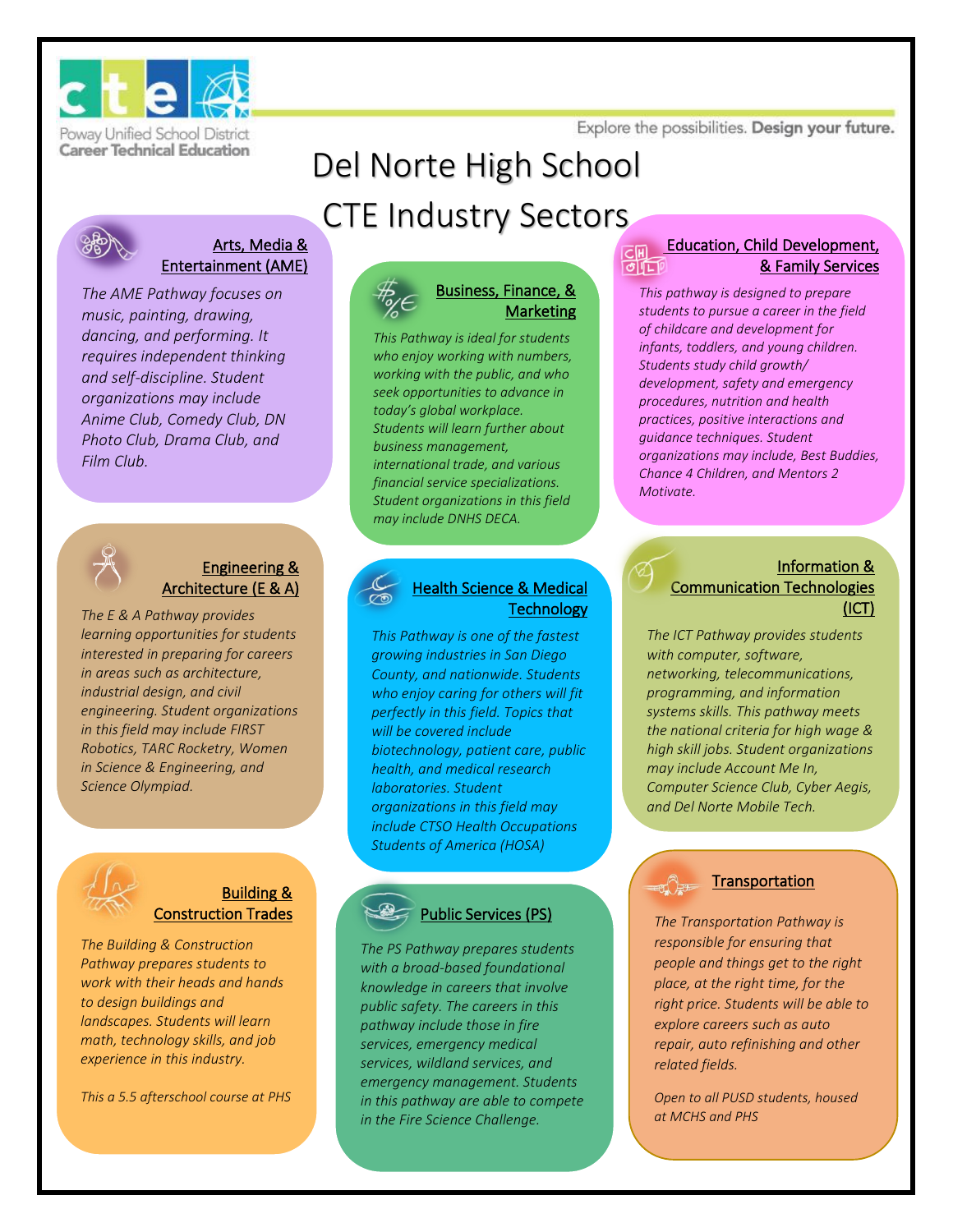



# **CTE Pathways at DNHS**

In order to become a pathway completer, a student must complete 20 credits in both a concentrator and capstone course OR two capstone courses in the same pathway. Students who achieve CTE Pathway Completion will receive a certificate, a notation on their transcript, and a special diploma seal for each pathway they complete.



Arts, Media and Entertainment Industry Sector

| Design, Visual and Media Arts Pathway           | Level        | <b>UC/CSU A-G</b> | <b>College Credit</b> |
|-------------------------------------------------|--------------|-------------------|-----------------------|
| Photography 1-2                                 | Concentrator | (f) Visual Arts   | Palomar PHOT 120      |
| Photography 3-4                                 | Capstone     | (f) Visual Arts   |                       |
| Photography 5-6                                 | Capstone     | (f) Visual Arts   |                       |
| 3D Computer Animation 1-2                       | Concentrator | (f) Visual Arts   |                       |
| <b>3D Computer Animation 3-4</b>                | Capstone     | (f) Visual Arts   |                       |
| Studio Art (Drawing, 2D, & 3D)                  | Concentrator | (f) Visual Arts   |                       |
| AP Studio Art (Drawing, 2D, & 3D)               | Capstone     | (f) Visual Arts   |                       |
| Performing Arts Pathway                         | Level        | <b>UC/CSU A-G</b> | <b>College Credit</b> |
| Drama 1-2                                       | Concentrator | (f) Theater       |                       |
| Drama 3-4                                       | Capstone     | (f) Theater       |                       |
| Drama 5-6                                       | Capstone     | (f) Theater       |                       |
| Theater Arts Study & Performance 7-8            | Capstone     | (f) Theater       |                       |
| Production & Managerial Arts Pathway            | Level        | <b>UC/CSU A-G</b> | <b>College Credit</b> |
| Digital Media Production 1-2                    | Concentrator | (f) Visual Arts   |                       |
| <b>Digital Media Production 3-4</b>             | Capstone     | (f) Visual Arts   | Palomar DBA 170       |
| <b>Digital Media Production Advanced</b>        | Capstone     |                   |                       |
| <b>Broadcast Journalism/TV Production 1-2</b>   | Capstone     | (g) Elective      | Palomar DBA 120       |
| <b>Broadcast Journalism 3-4</b>                 | Capstone     | (g) Visual Arts   |                       |
| <b>Technical Theater Production/Theater 1-2</b> | Concentrator | (f) Theater       |                       |
| <b>Technical Theater Production/Theater 3-4</b> | Capstone     | (f) Theater       |                       |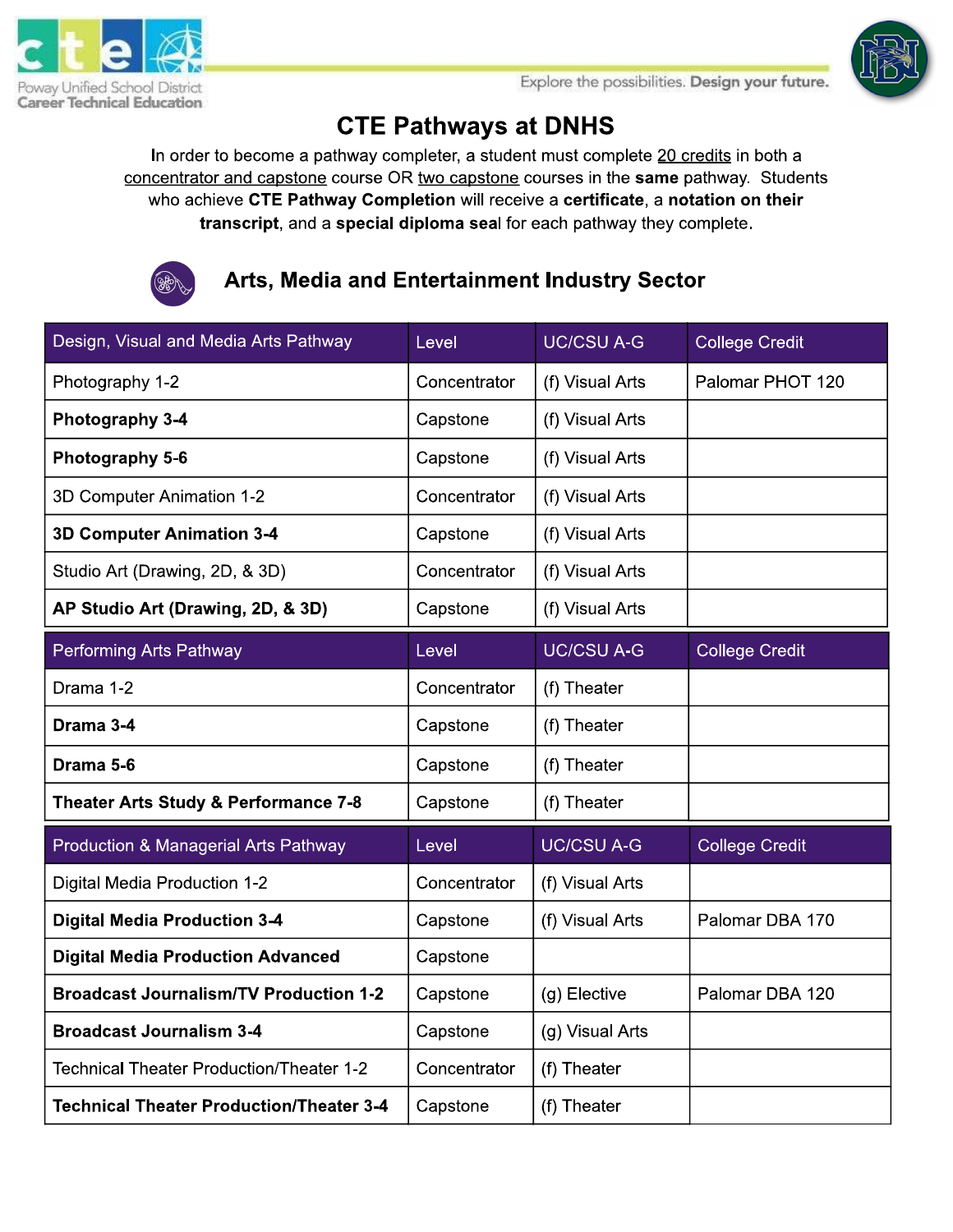

#### **Business, Finance and Marketing Industry Sectors**

| <b>Business Management Pathway</b> | Level        | <b>UC/CSU A-G</b>          | <b>College Credit</b> |
|------------------------------------|--------------|----------------------------|-----------------------|
| Intro to Finance 1-2               | Concentrator | (g) Mathematics            | Palomar BUS 136       |
| <b>Business Law 1-2</b>            | Capstone     | (g) Interdisciplinary      | Palomar BUS 117       |
| <b>Marketing Economics 1-2</b>     | Capstone     | (g) History/Social Science |                       |



# Education, Child Development, & Family Services Industry Sector

| <b>Child Develoment Pathway</b>                                                    | Level | UC/CSU A-G                           | College Credit |  |
|------------------------------------------------------------------------------------|-------|--------------------------------------|----------------|--|
| Child Development & Psychology 1-2*                                                |       | Concentrator   (g) Interdisciplinary |                |  |
| * This is an inseparately nethum : as will not help ot depends he sense separately |       |                                      |                |  |

This is an incomplete pathway so will not help students become completers



## **Engineering & Architecture Industry Sector**

| <b>Engineering Design Pathway</b>         | Level        | <b>UC/CSU A-G</b>     | College Credit   |
|-------------------------------------------|--------------|-----------------------|------------------|
| PLTW Intro to Engineering Design 1-2      | Concentrator | (d) Engineering       | Palomar ENGR 101 |
| PLTW Honors Principles of Engineering 1-2 | Capstone     | (d) Engineering       | Palomar ENGR 126 |
| Robotics 1-2                              | Capstone     | (g) Interdisciplinary |                  |



# **Health Science & Medical Technology Industry Sector**

| <b>Biotechnology Pathway</b>           | Level        | <b>UC/CSU A-G</b> | <b>College Credit</b> |
|----------------------------------------|--------------|-------------------|-----------------------|
| PLTW Principles of Biomedical Sciences | Concentrator | (d) Life Science  |                       |
| PLTW Human Body Systems 1-2            | Capstone     | (d) Life Science  |                       |
| PLTW Honors Medical Interventions 1-2  | Capstone     | (d) Life Science  |                       |